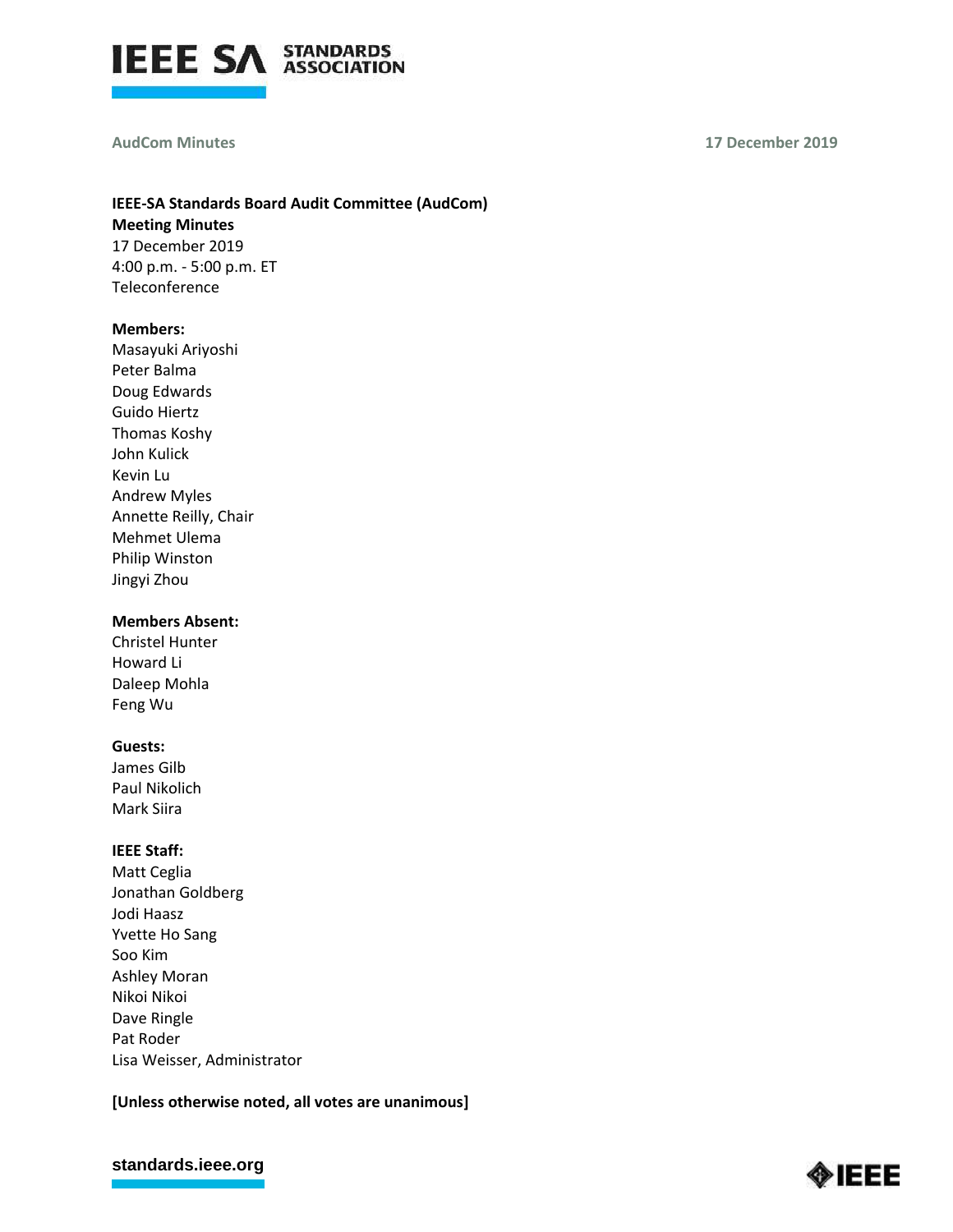# **1. CALL TO ORDER AND INTRODUCTIONS**

Chair Reilly called the meeting to order at 4:00 p.m. There was a round of introductions.

## **2. REVIEW AND APPROVAL OF THE AGENDA**

Chair Reilly asked if there were any additions, deletions, or alterations to the published agenda. There were none.

# **A motion was made (Koshy) and seconded (Edwards) to approve the 17 December 2019 AudCom meeting agenda. The motion was unanimously approved.**

## **3. APPROVAL OF MINUTES FROM THE 5 NOVEMBER 2019 AUDCOM MEETING**

Chair Reilly reviewed the update that was made to the minutes in section 6.2, about the discussion on Working Group P&P implementation when AudCom deems the Working Group P&P without issue but the document is different from the Standards Committee approved version.

# **A motion was made (Balma) and seconded (Edwards) to approve the minutes of the 5 November 2019 AudCom meeting. The motion was unanimously approved.**

## **4. P&P REVIEW**

# **4.1 Status of Continuing Standards Committee P&P Review**

### 4.1.1 C/LM - Phil Winston, Jingyi Zhou

James Gilb presented questions and a request for clarification from AudCom and SASB regarding IEEE 802 LMSC Policies and Procedures. Some of the requests need to be addressed relative to higher level SASB documents, and it was agreed that the discussion would continue following this teleconference.

There are still open comments from the checklist that have not been addressed and the P&P will continue under review and move to the March 2020 AudCom agenda.

4.1.2 EMB/11073 - Doug Edwards, Feng Wu

**Motion: To recommend acceptance of the EMB/11073 P&P. Upon vote, the motion passed.**

4.1.3 IAS/METC - John Kulick, Kevin Lu

**Motion: To recommend conditional acceptance of the IAS/METC P&P. Upon vote, the motion passed. (Conditional; contingent upon minor editorial corrections to be completed before SASB ballot.)**

### *NB: The condition has been met.*

Following the outcome of this review, AudCom discussed item 6.1.1 on the agenda.



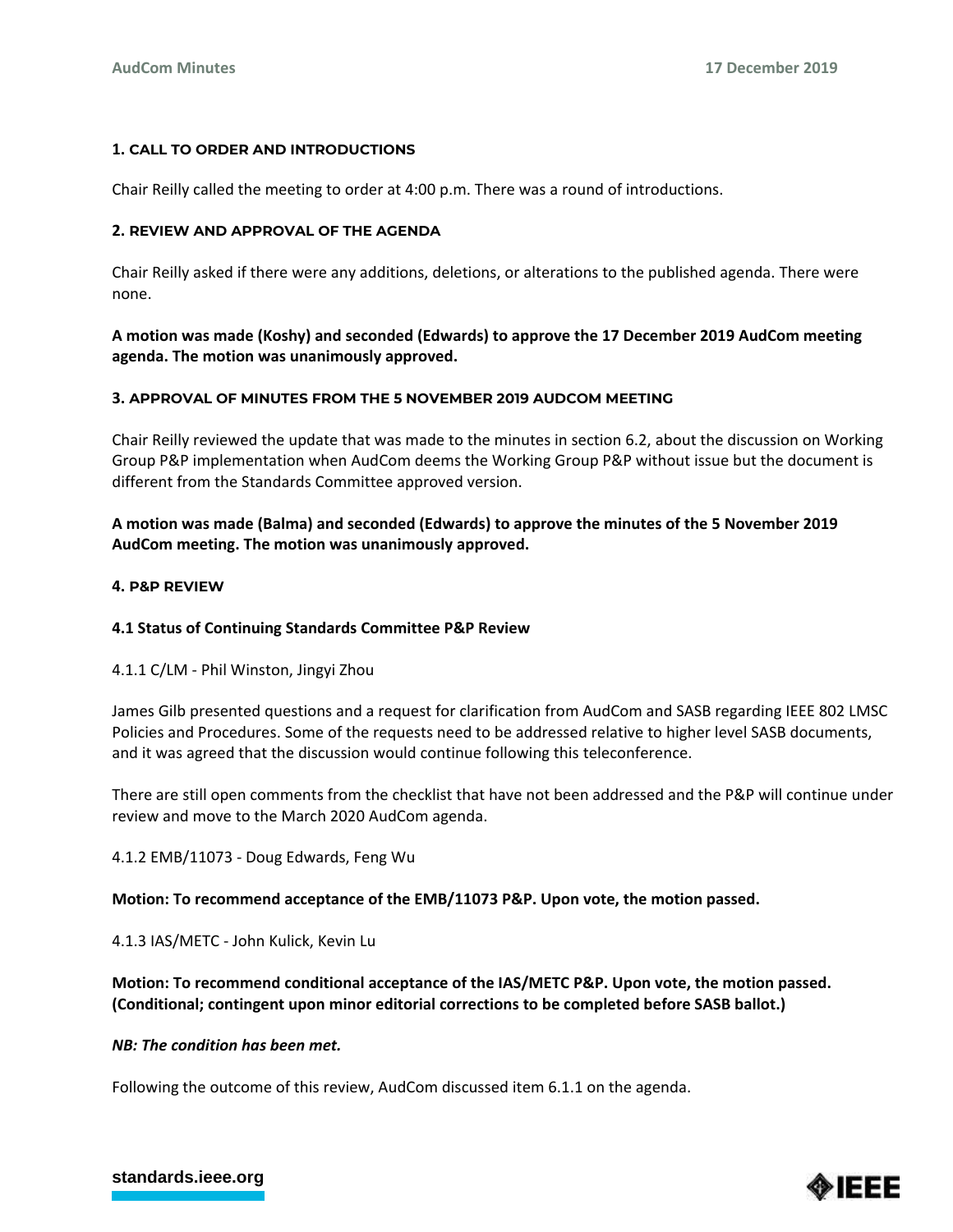## 4.1.4 MTT/SCC - Masayuki Ariyoshi, Doug Edwards

There are still open comments from the checklist that have not been addressed and the P&P will continue under review and move to the March 2020 AudCom agenda.

### 4.1.5 SASB/SCC04 - Andrew Myles, Peter Balma

## **Motion: To recommend acceptance of the SASB/SCC04 P&P. Upon vote, the motion passed.**

## 4.1.6 SASB/SCC21 - Howard Li, Mehmet Ulema

There are still open comments about the submitted P&P that need to be addressed and the P&P will continue under review and move to the March 2020 AudCom agenda.

### **4.2 Status of New Standards Committee P&P Review**

There were no new Standards Committee P&P to review for this meeting.

## **4.3 Status of Continuing Working Group P&P Review**

## 4.3.1 BOG/CAG/BCE\_WG - John Kulick, Howard Li

There are still open comments from the checklist that have not been addressed and the P&P will continue under review and move to the March 2020 AudCom agenda.

4.3.2 PE/EDPG/HPS - WG 1248 - (Common - all PE/EDPG Individual Working Groups) - Christel Hunter, Howard Li

**Motion: To conditionally deem without issue the PE/EDPG/HPS - WG 1248 - (Common - all PE/EDPG Individual Working Groups) Working Group P&P; contingent upon minor edits being made to the final version. Upon vote, the motion passed.**

### *NB: The condition has been met.*

4.3.3 PE/TR/Stds-WGC57.12.80 - (Common - all PE/TR Individual Working Groups) - Jingyi Zhou, Daleep Mohla

There are still open comments from the checklist that have not been addressed and the P&P will continue under review and move to the March 2020 AudCom agenda.

### **4.4 Status of New Working Group P&P Review**

4.4.1 IAS/ICPS SDC/3003 WG - (Common - all IAS/ICPS SDC Individual WGs) - Guido Hiertz, Philip Winston

# **Motion: To deem without issue the IAS/ICPS SDC/3003 WG - (Common - all IAS/ICPS SDC Individual WGs) Working Group P&P. Upon vote, the motion passed.**

4.4.2 SASB/SCC14/P945\_wg - (Common - all SASB/SCC14 Individual WGs) - Daleep Mohla, Philip Winston

# **[standards.ieee.org](http://standards.ieee.org/)**

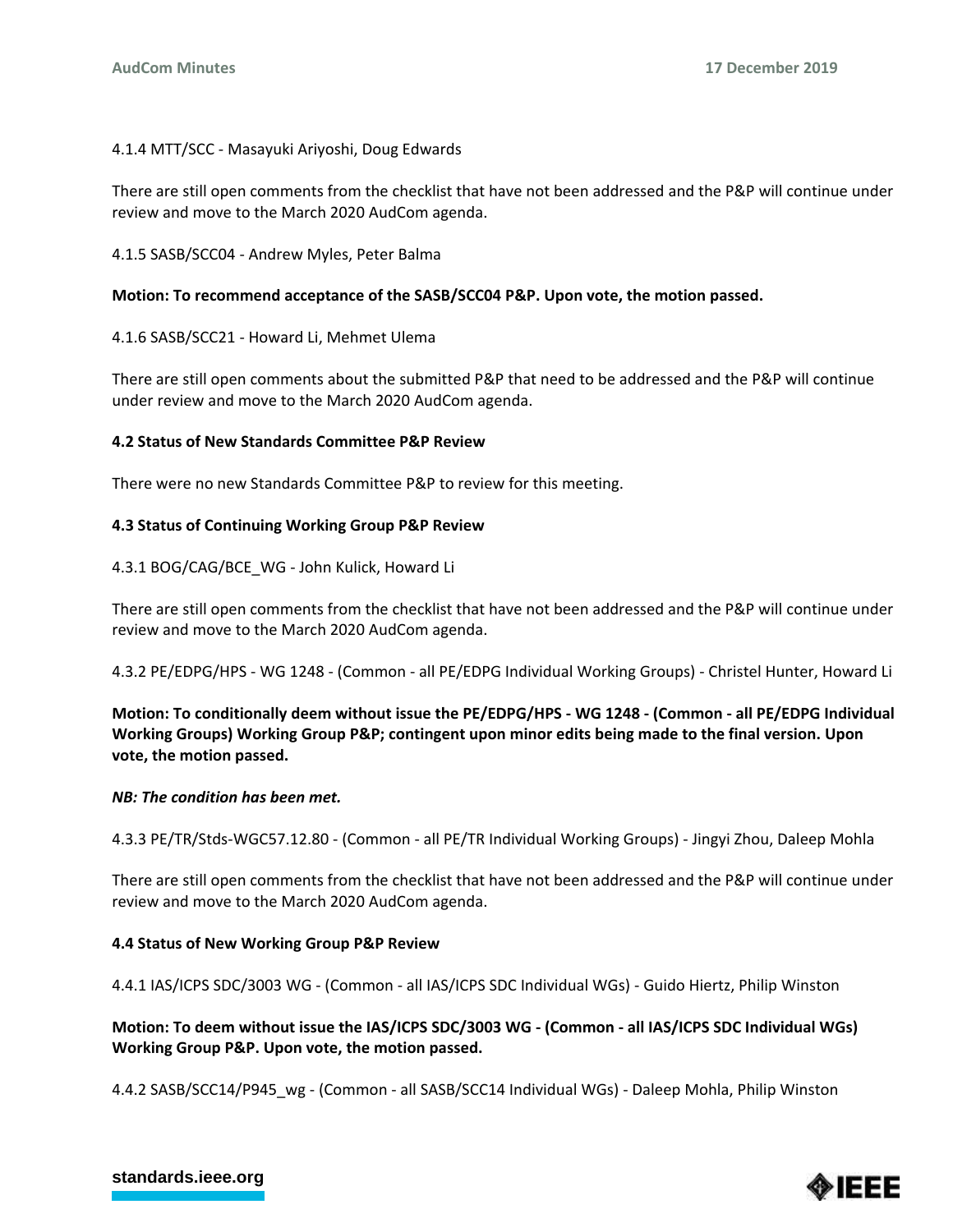There are still open comments from the checklist that have not been addressed and the P&P will continue under review and move to the March 2020 AudCom agenda.

4.4.3 VT/RTSC/WG\_2 - Thomas Koshy, Mehmet Ulema

This P&P was received too close to the AudCom meeting to begin the review and it will move to the March 2020 AudCom agenda.

# **5. OLD BUSINESS**

## **5.1 Action Item Review - Lisa Weisser**

Lisa Weisser reviewed the action items from prior AudCom meetings:

| Action Item                         | <b>Status</b> | Update                              |
|-------------------------------------|---------------|-------------------------------------|
|                                     |               |                                     |
| Lisa Weisser will send a poll to    | Complete      | The poll was conducted and the      |
| determine the date for the December |               | AudCom teleconference took place on |
| AudCom teleconference.              |               | 17 December at 4:00 p.m. ET.        |

# **5.2 Update on Working Group P&P Due - Chair Reilly**

Chair Reilly provided an update on the current status of Working Group P&P that have been requested following the acceptance of Standards Committee P&P and mentioned that follow up will continue as new Standards Committees get added to this running list. It was noted during the P&P review that the motion passed at the November meeting series [to inactivate Standards Committees with active projects whose Working Group P&P were requested prior to 1 March 2019 if they have not submitted Working Group P&P by 29 February 2020] was no longer needed because the one remaining Standards Committee in this category submitted Working Group P&P for review.

# **5.3 2019 Baselines Ad Hoc Update - Chair Reilly**

Chair Reilly thanked the members of the 2019 Baselines ad hoc, and provided an update on the progress made during the year. Identified change items have been noted for the Standards Committee, SCC Type 2, and Working Group individual baselines. Revisions for Working Group entity and Working Group simplified baselines are nearing completion for identified change items. Changes related to Open Source will be incorporated when higher level governance documents are available. She mentioned that the ad hoc will continue into 2020, and noted that once the baseline updates are approved, the review checklists and instructions documents will need to be updated, too.

# **5.4 myProject Updates - Chair Reilly**

Chair Reilly provided an update on the progress of the ad hoc for myProject User Acceptance Testing. Volunteer testing took place during the first two weeks in December. Approximately 60 items were identified during this testing, with some being critical and others being preferences for features. This list has been prioritized and after the critical fixes are completed, there may be a need to re-test the system. Barring anything unforeseen,